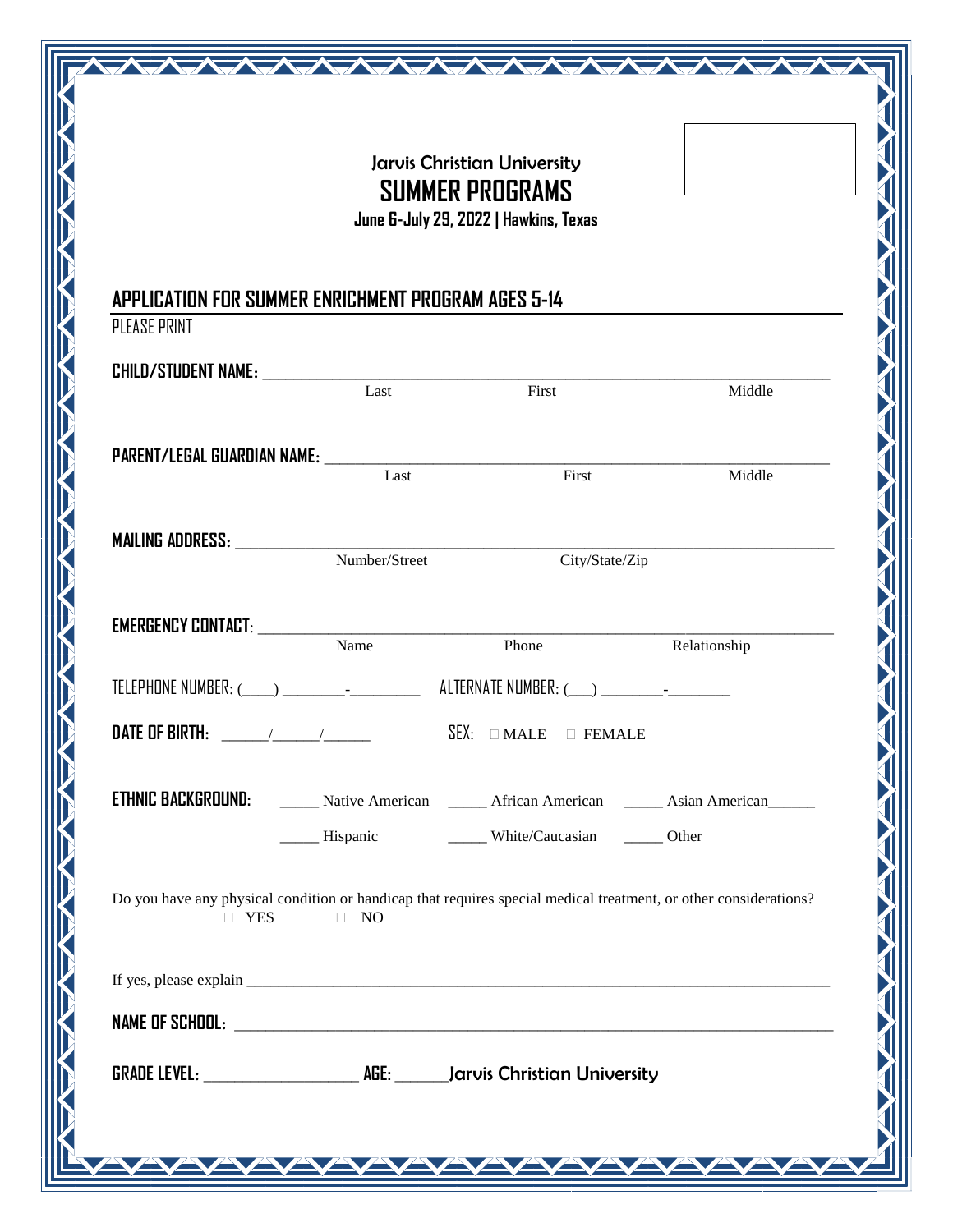## **SUMMER PROGRAMS EMERGENCY CONTACT AND LIABILITY RELEASE FORM**

WAYNE A THE MAIN AND A THE MAIN

#### **STUDENTS NAME** \_\_\_\_\_\_\_\_\_\_\_\_\_\_\_\_\_\_\_\_\_\_\_\_\_\_\_\_\_\_\_\_\_\_\_\_\_\_\_\_\_\_\_\_\_\_\_\_\_\_\_\_\_\_\_\_\_\_\_\_\_\_\_\_\_\_\_\_\_\_\_\_\_\_\_\_\_\_\_

(Please print)

## **EMERGENCY CONTACTS**

 **Parent/Guardian's Name:** \_\_\_\_\_\_\_\_\_\_\_\_\_\_\_\_\_\_\_\_\_\_\_\_\_\_\_\_\_\_\_\_\_\_\_\_\_\_\_\_\_\_\_\_\_\_\_\_\_\_\_\_\_\_\_\_\_\_\_\_\_\_\_\_\_ **Telephone Number:** 

 **Name of Other Emergency Contact:** \_\_\_\_\_\_\_\_\_\_\_\_\_\_\_\_\_\_\_\_\_\_\_\_\_\_\_\_\_\_\_\_\_\_\_\_\_\_\_\_\_\_\_\_\_\_\_\_\_\_\_\_\_\_\_\_

 **Telephone Number:** \_\_\_\_\_\_\_\_\_\_\_\_\_\_\_\_\_\_\_\_\_\_\_\_\_\_\_\_\_\_\_\_\_\_\_\_\_\_\_\_\_\_\_\_\_\_\_\_\_\_\_\_\_\_\_\_\_\_\_\_\_\_\_\_\_\_\_\_\_\_

## **HEALTH INFORMATION**

**Please list any special health or dietary needs:** \_\_\_\_\_\_\_\_\_\_\_\_\_\_\_\_\_\_\_\_\_\_\_\_\_\_\_\_\_\_\_\_\_\_\_\_\_\_\_\_\_\_\_\_\_\_

**I certify that my child is covered by accident and health insurance with** \_\_\_\_\_\_\_\_\_\_\_\_\_\_\_\_\_\_\_\_\_\_\_\_

| Name of Policy Holder:                                                                       |
|----------------------------------------------------------------------------------------------|
| Policy number:                                                                               |
| I agree, in the event of injury to or illness of my child while participating in the SUMMER  |
| <b>ENRICHMENT Program, to take care of the expenses incurred for the required treatment.</b> |

 $\_$  ,  $\_$  ,  $\_$  ,  $\_$  ,  $\_$  ,  $\_$  ,  $\_$  ,  $\_$  ,  $\_$  ,  $\_$  ,  $\_$  ,  $\_$  ,  $\_$  ,  $\_$  ,  $\_$  ,  $\_$  ,  $\_$  ,  $\_$  ,  $\_$  ,  $\_$  ,  $\_$  ,  $\_$  ,  $\_$  ,  $\_$  ,  $\_$  ,  $\_$  ,  $\_$  ,  $\_$  ,  $\_$  ,  $\_$  ,  $\_$  ,  $\_$  ,  $\_$  ,  $\_$  ,  $\_$  ,  $\_$  ,  $\_$  ,

\_\_\_\_\_\_\_\_\_\_\_\_\_\_\_\_\_\_\_\_\_\_\_\_\_\_\_\_\_\_\_\_\_\_\_\_\_\_\_\_\_\_\_\_\_\_\_\_\_\_\_\_\_\_\_\_\_\_\_\_\_\_\_\_\_\_\_\_\_\_\_\_\_\_\_\_\_\_\_\_\_\_\_\_\_\_ \_\_\_\_\_\_\_\_\_\_\_\_\_\_\_\_\_\_\_\_\_\_\_\_\_\_\_\_\_\_\_\_\_\_\_\_\_\_\_\_\_\_\_\_\_\_\_\_\_\_\_\_\_\_\_\_\_\_\_\_\_\_\_\_\_\_\_\_\_\_\_\_\_\_\_\_\_\_\_\_\_\_\_\_\_\_

## **LIABILITY RELEASE INFORMATION**

**Accordingly, I, on behalf of myself, my heirs, and estate, hereby release and hold harmless the State of Texas, Jarvis Christian University, its medical services, Summer Enrichment Program, and their employees of any acts or omissions arising out of the medical care deemed necessary for my child.**

\_\_\_\_\_\_\_\_\_\_\_\_\_\_\_\_\_\_\_\_\_\_\_\_\_\_\_\_\_\_\_ \_\_\_\_\_\_\_\_\_\_\_\_\_\_\_\_\_\_\_\_\_\_\_\_\_*Signature of Parent/Guardian Date*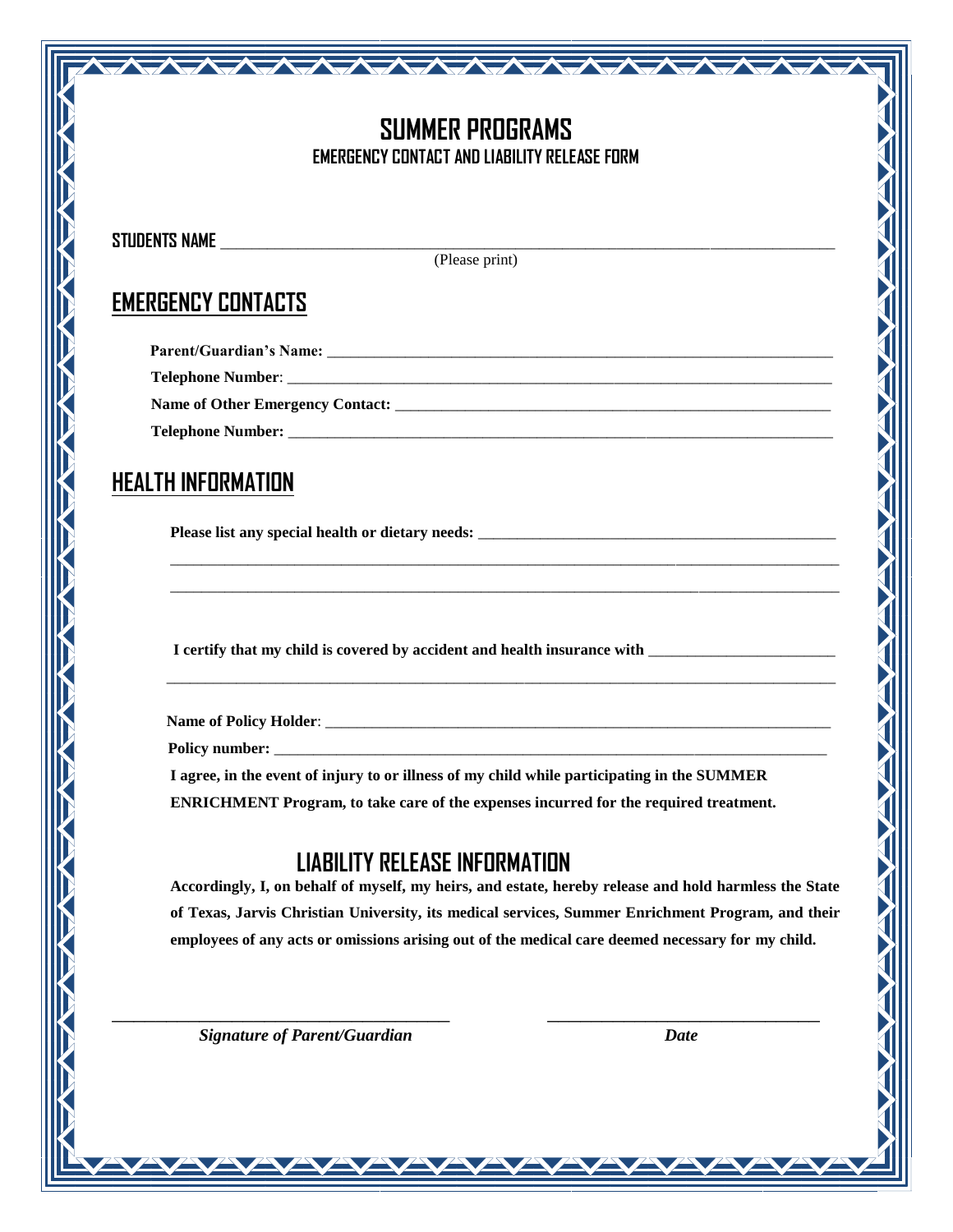| Jarvis Christian University |
|-----------------------------|
| <b>SUMMER PROGRAM</b>       |

**Meal Registration Breakfast 8:00 a.m., Lunch at Noon M-F weekly**

#### **HAWKINS, TEXAS**

| # of Children Participating: ________                       |
|-------------------------------------------------------------|
|                                                             |
|                                                             |
| (Number where an adult can be reached in case of emergency) |
|                                                             |
|                                                             |

**\_\_\_\_\_\_\_\_\_\_\_\_\_\_\_\_\_\_\_\_\_\_\_\_\_\_\_\_\_\_\_\_\_\_\_\_\_\_\_\_\_\_\_\_\_\_\_\_\_\_\_\_\_\_\_\_\_\_\_**\_\_\_\_\_\_\_\_\_\_\_\_\_\_\_\_\_\_\_\_\_\_\_\_\_\_\_\_\_\_\_\_\_\_

 $\_$  ,  $\_$  ,  $\_$  ,  $\_$  ,  $\_$  ,  $\_$  ,  $\_$  ,  $\_$  ,  $\_$  ,  $\_$  ,  $\_$  ,  $\_$  ,  $\_$  ,  $\_$  ,  $\_$  ,  $\_$  ,  $\_$  ,  $\_$  ,  $\_$  ,  $\_$  ,  $\_$  ,  $\_$  ,  $\_$  ,  $\_$  ,  $\_$  ,  $\_$  ,  $\_$  ,  $\_$  ,  $\_$  ,  $\_$  ,  $\_$  ,  $\_$  ,  $\_$  ,  $\_$  ,  $\_$  ,  $\_$  ,  $\_$  ,

 $\_$  ,  $\_$  ,  $\_$  ,  $\_$  ,  $\_$  ,  $\_$  ,  $\_$  ,  $\_$  ,  $\_$  ,  $\_$  ,  $\_$  ,  $\_$  ,  $\_$  ,  $\_$  ,  $\_$  ,  $\_$  ,  $\_$  ,  $\_$  ,  $\_$  ,  $\_$  ,  $\_$  ,  $\_$  ,  $\_$  ,  $\_$  ,  $\_$  ,  $\_$  ,  $\_$  ,  $\_$  ,  $\_$  ,  $\_$  ,  $\_$  ,  $\_$  ,  $\_$  ,  $\_$  ,  $\_$  ,  $\_$  ,  $\_$  ,

#### **HEALTH INFORMATION**

Please list any special health, dietary needs or food allergies

### **LIABILITY RELEASE INFORMATION**

**Accordingly, I, on behalf of myself, my heirs, and estate, hereby release and hold harmless the State of Texas, Jarvis Christian University, its medical services, Summer Enrichment Program, and their employees of any acts or omissions arising out of the medical care deemed necessary for my child.**

*Signature of Parent/Guardian Date* 

# **SUMMER ENRICHMENT PROGRAM AGES 5 - 14**

\_\_\_\_\_\_\_\_\_\_\_\_\_\_\_\_\_\_\_\_\_\_\_\_\_\_\_\_\_\_\_\_\_\_\_\_\_\_\_\_\_\_\_ \_\_\_\_\_\_\_\_\_\_\_\_\_\_\_\_\_\_\_\_\_